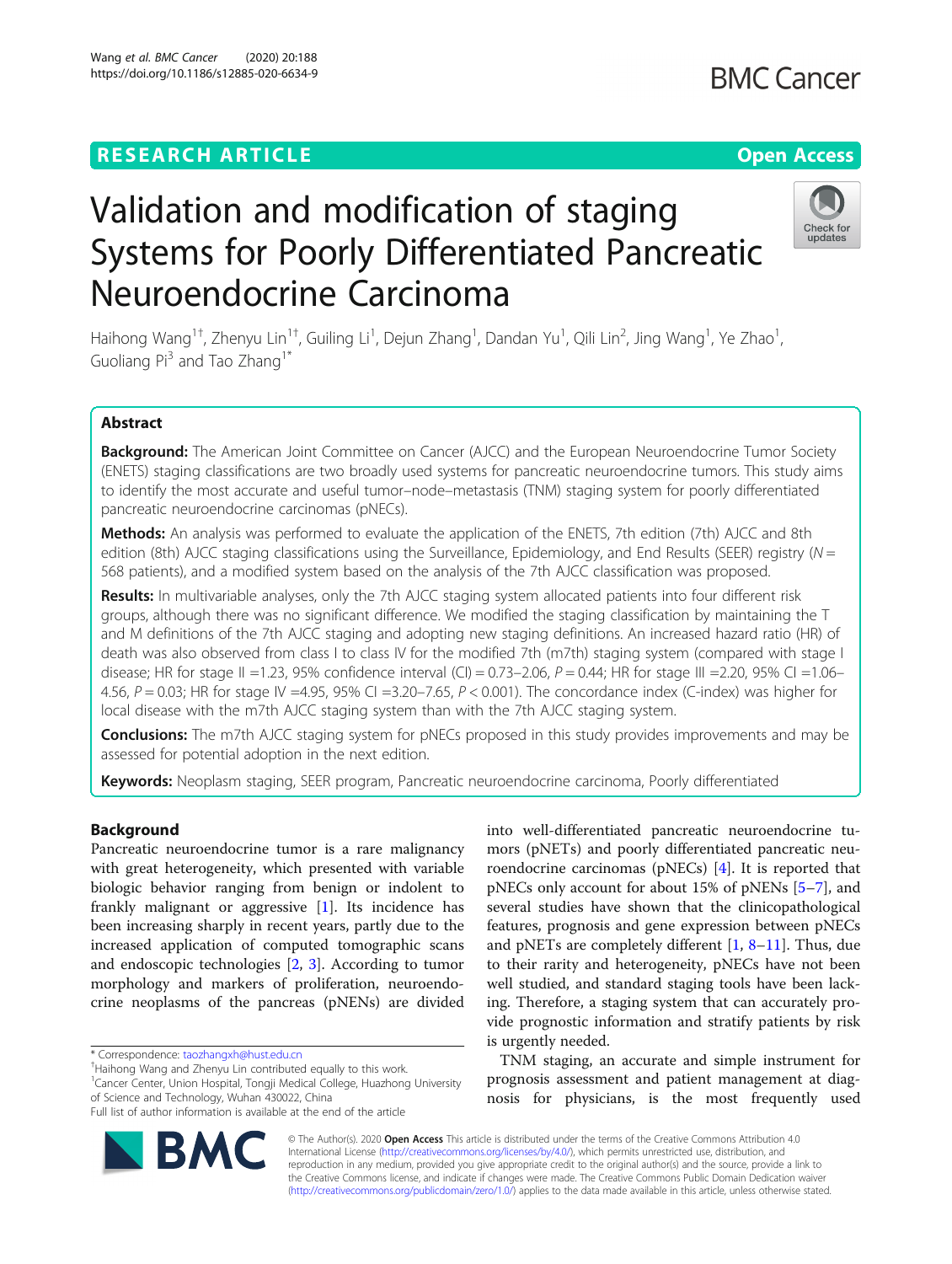indicator of outcomes for malignancies. Currently, there are two major different TNM-based staging systems for pNENs in use. A TNM staging system specially for pNENs was first proposed in the year 2006 by the ENETS [\[12](#page-7-0)]. This staging system was validated to risk stratify patients and discriminate among prognostic groups for pNENs by several studies [[2,](#page-7-0) [13](#page-7-0)–[19\]](#page-7-0). However, the vast majority of participants used to inform the ENETS staging classification were diagnosed with pNETs. Thus, the ENETS staging system has been recommended by the National Comprehensive Cancer Network guidelines for pNETs. In 2010, the 7th AJCC staging system first staged pNENs and employed the same staging system as they used for exocrine pancreas malignancies [[20](#page-7-0)–[22](#page-7-0)]. The system was also validated in several independent series for pNENs [\[2,](#page-7-0) [13,](#page-7-0) [23\]](#page-7-0). More recently, the 8th AJCC staging system on pancreatic ductal adenocarcinoma, which was released in October, 2016, has been recommended to replace the old version (the 7th AJCC) [[24\]](#page-7-0). The tumor definitions and derived stages of the ENETS, 7th AJCC and 8th AJCC staging systems differ greatly (Supplementary Table [1](#page-6-0)). Moreover, the two AJCC staging systems are the same as for the ductal adenocarcinoma and not meant for pNECs. Therefore, the question regarding the suitable staging system specially for pNECs remain unanswered.

The majority of the research in the literature consists of small studies focusing on a few single aspects of the disease or larger studies where only a few cases of pNECs are included in a larger pNEN-cohort. This study was performed to analyses the performance of the ENETS,7th and 8th AJCC staging classifications when a large series of pNECs were used, and test a new modified staging classification that would address the weaknesses associated with 7th staging classifications system.

#### Methods

# Patients and data collection

The data used in our study were retrieved between 1973 and 2015 from the SEER database of the US National Cancer Institute. Primary site labels "C25.0-C25.4" and "C25.7-C25.9" were used. Eligible patients were those diagnosed with pathologically confirmed poorly differentiated or undifferentiated pNENs, who were identified using the following International Classification of Diseases for Oncology (3rd edition) codes: 8150/3, 8151/3, 8152/3, 8153/3, 8155/3, 8156/3, 8157/3, 8240/3, 8241/3, 8242/3, 8243/3, 8246/3, and 8249/3. Patient demographics (race, sex, age at diagnosis, year of diagnosis, survival months, SEER cause-specific death classification) were included. TNM information was retrieved based on the following codes: derived AJCC stage group (7th edition; 2010+), derived AJCC stage group(6th edition; 2004+), collaborative stage (CS) tumor size (2004+),CS extension

(2004+), CS lymph nodes (2004+), CS metastases at dx (2004+), regional nodes examined (1988+), regional node positive (1988+), derived SEER summary stage 1977 (1995–2000),SEER summary stage 2000 (2001–2003), Summary stage 2000 (1998+),extent of disease (EOD) 10 - nodes (1988–2003),EOD 10 - extent (1988–2003),and EOD 10 - size (1988–2003). We excluded those who had: unknown follow-up information, unknown cancer stage at diagnosis and any other primary tumors. The patients with unknown extent of tumor or lymph node status were included in our study if they had distant metastases.

### Statistical analysis

Several different statistical methods were applied to compare different staging schemes. We used Kaplan– Meier method to estimate tumor-related death-free survival. Patients dying from causes other than their cancer were censored at their date of death. Multivariate analysis of each staging classification, controlling for race, sex, age and tumor location was performed using cox proportional hazards regression. HRs and 95% CIs were calculated. C-indices were calculated to evaluate the discriminatory powers of the two staging systems between the 7th AJCC and the m7th AJCC staging systems for pNECs. A C-index of 1 represents perfect discrimination, and a C-index of 0.5 means agreement by chance alone [\[25](#page-7-0)]. Analyses were performed using SPSS version 22.0 and R version 3.5.1. All results are from 2-sided hypothesis tests with the significance level set to 0.05.

# Results

# Patients characteristics

A total of 644 eligible patients with pathologically confirmed pNECs were identified from the SEER database. And 75 cases were excluded for unknown cancer stage at diagnosis, 1 for unknown follow-up information. In total, 568 patients were included in the study. Table [1](#page-2-0) shows frequency distributions of selected characteristics for the full study cohort.

The median age at diagnosis was 63.0 years (mean 62.0 years). Male patients account for a slightly higher proportion than female patients (a male to female ratio of 1.4:1.0). More than three quarters of the patients were white. In addition, 41.5% of the patients had tumors located at the head of the pancreas. A total of 418 patients died of their cancer. The estimated median overall survival (OS) was 10.0 months.

# ENETS staging classification and survival

According to the ENETS staging classification, only 1.2% (7 of 568) of patients had stage I tumors and 6.0% (34 of 568) of patients had stage II tumors (Table [2\)](#page-2-0). Overlap was noticed for the ENETS classification of stage II and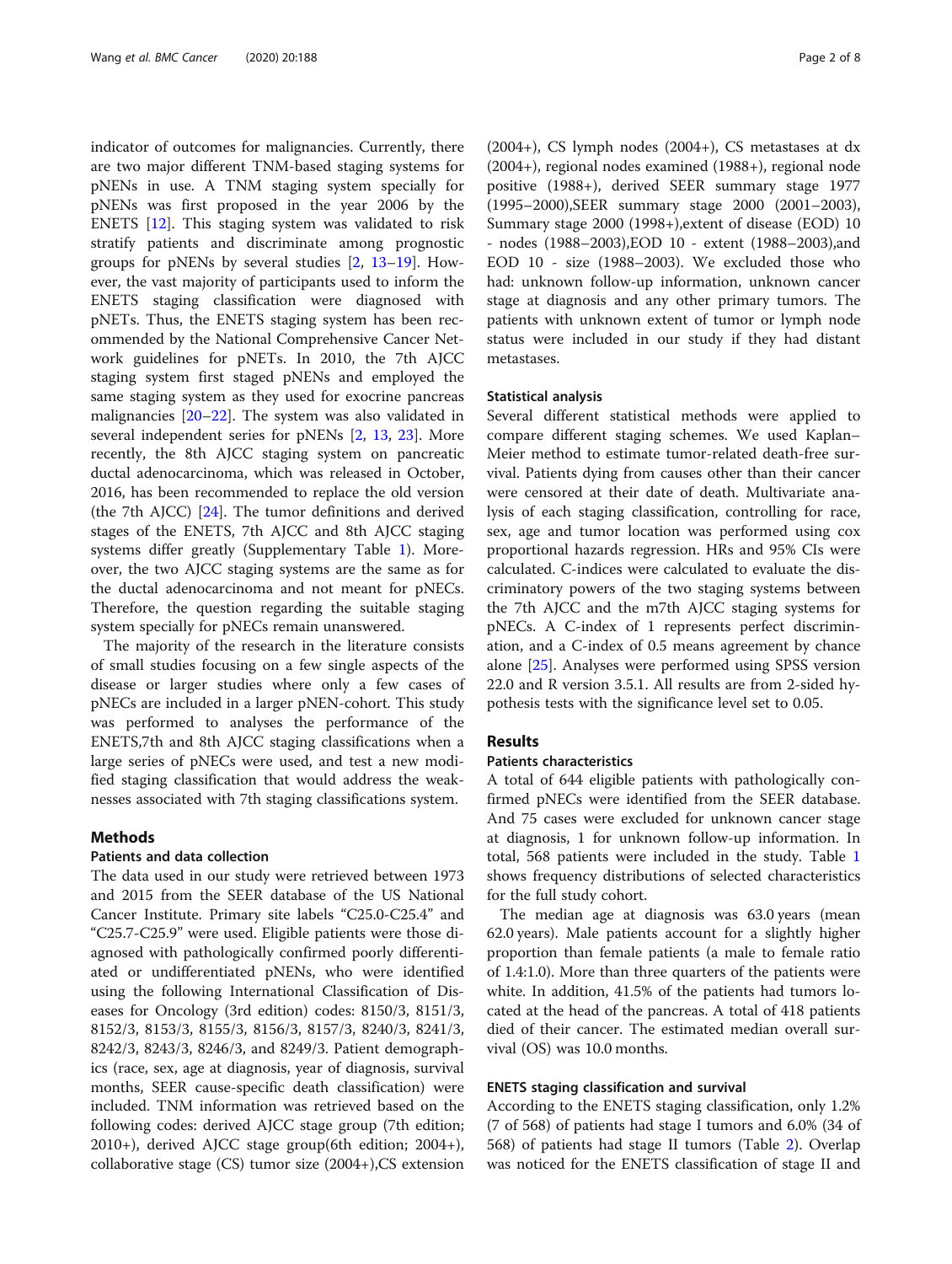<span id="page-2-0"></span>Table 1 Baseline Clinicopathologic Characteristics

| Characteristic                        | $N = 568$                |         |  |
|---------------------------------------|--------------------------|---------|--|
|                                       | No.                      | $\%$    |  |
| Age, years                            |                          |         |  |
| < 60                                  | 231                      | 40.7    |  |
| $\geq 60$                             | 337                      | 59.3    |  |
| Sex                                   |                          |         |  |
| Male                                  | 335                      | 59.0    |  |
| Female                                | 233                      | 41.0    |  |
| Race                                  |                          |         |  |
| White                                 | 443                      | 78.0    |  |
| Black                                 | 67                       | 11.8    |  |
| Other                                 | 58                       | 10.2    |  |
| Year of diagnosis                     |                          |         |  |
| 1988-1997                             | 60                       | 10.6    |  |
| 1998-2007                             | 187                      | 32.9    |  |
| 2008-2015                             | 321                      | 56.5    |  |
| Location                              |                          |         |  |
| Head                                  | 236                      | 41.5    |  |
| Body and tail                         | 179                      | 31.5    |  |
| Other*                                | 153                      | 27.0    |  |
| ENETS stage                           |                          |         |  |
| L                                     | $\overline{\phantom{a}}$ | 1.2     |  |
| $\begin{array}{c} \hline \end{array}$ | 34                       | 6.0     |  |
| <b>IIA</b>                            | 15                       | 2.6     |  |
| $\mathsf{IIB}$                        | 19                       | 3.4     |  |
| $\vert\vert\vert$                     | 113                      | 19.9    |  |
| <b>IIIA</b>                           | 25                       | 4.4     |  |
| IIIB                                  | 88                       | 15.5    |  |
| ${\sf IV}$                            | 414                      | 72.9    |  |
| 8th AJCC stage                        |                          |         |  |
| I                                     | 35                       | 6.2     |  |
| IA                                    | 8                        | 1.4     |  |
| $\mathsf{IB}$                         | 2/                       | 4.8     |  |
| $\mid \mid$                           | 78                       | 13.7    |  |
| <b>IIA</b>                            | 27                       | 4.8     |  |
| $\mathsf{IIB}$                        | 51                       | 8.9     |  |
| $\left\vert \right\vert \right\vert$  | 41                       | $7.2\,$ |  |
| $\overline{\vee}$                     | 414                      | 72.9    |  |
| 7th AJCC stage                        |                          |         |  |
| $\vert$                               | 33                       | 5.8     |  |
| IA                                    | 8                        | 1.4     |  |
| $\mathsf{IB}$                         | 25                       | 4.4     |  |
| $\vert\vert$                          | 102                      | 18.0    |  |
| <b>IIA</b>                            | 23                       | 4.1     |  |
| $\mathsf{IIB}$                        | 79                       | 13.9    |  |

Table 1 Baseline Clinicopathologic Characteristics (Continued)

| Characteristic                        | $N = 568$ | %    |  |
|---------------------------------------|-----------|------|--|
|                                       | No.       |      |  |
| $\parallel \parallel$                 | 19        | 3.3  |  |
| $\mathsf{IV}$                         | 414       | 72.9 |  |
| Modified 7th stage                    |           |      |  |
| I                                     | 50        | 8.8  |  |
| IA                                    | 9         | 1.6  |  |
| IB                                    | 41        | 7.2  |  |
| $\mathsf{II}$                         | 85        | 15.0 |  |
| $\begin{array}{c} \hline \end{array}$ | 19        | 3.3  |  |
| $\mathsf{IV}$                         | 414       | 72.9 |  |

\*Other location included overlapping lesion of pancreas and other specified parts of pancreas

III disease (Fig. [1a](#page-3-0)-b). In addition, median OS uniformly decreased from class I to II, was longer in class III, and decreased further in class IV. The median OS for stage I, II, III and IV were 90.0, 40.0, 48.0 and 7.0 months, respectively (Table 2). Compared with stage I disease, the HR of stage II was comparable to that of stage III (stage

Table 2 Univariate Analyses of tumor-related death among 568 patients using the ENETS, 8th AJCC, 7th AJCC and m7th AJCC staging systems including four tumor stages for pNECs

|                | TNM staging systems Median OS (months) HR (95%CI) |                        | $\overline{P}$ |  |
|----------------|---------------------------------------------------|------------------------|----------------|--|
| <b>ENETS</b>   |                                                   |                        |                |  |
| I              | 90.0                                              | 1                      |                |  |
| $\mathbf{  }$  | 40.0                                              | 3.28 (0.77-13.98)      | 0.11           |  |
| $\mathbb{H}$   | 48.0                                              | 2.22 (0.54-9.13)       | 0.27           |  |
| $\mathsf{IV}$  | 7.0                                               | 8.92 (2.21-35.92)      | 0.002          |  |
| 8th AJCC       |                                                   |                        |                |  |
| I              | 62.0                                              | 1                      |                |  |
| $\mathbf{  }$  | 138.0                                             | $0.70$ $(0.38 - 1.26)$ | 0.23           |  |
| Ш              | 15.0                                              | $1.73(0.93 - 3.21)$    | 0.08           |  |
| $\mathsf{IV}$  | 7.0                                               | $3.70(2.26 - 6.06)$    | < 0.001        |  |
| 7th AJCC       |                                                   |                        |                |  |
| I              | 90.0                                              | 1                      |                |  |
| $\mathbb{I}$   | 40.0                                              | $1.08(0.60 - 1.93)$    | 0.79           |  |
| $\mathbf{III}$ | 13.0                                              | 2.14 (0.98-4.67)       | 0.06           |  |
| $\mathsf{IV}$  | 7.0                                               | $4.36(2.58 - 7.36)$    | < 0.001        |  |
| m7th AJCC      |                                                   |                        |                |  |
| ı              | 90                                                | 1                      |                |  |
| $\mathbb{I}$   | 31                                                | $1.24(0.74 - 2.07)$    | 0.41           |  |
| $\mathbf{III}$ | 13                                                | $2.31(1.12 - 4.75)$    | 0.02           |  |
| $\mathsf{IV}$  | $\overline{7}$                                    | $4.70(3.05 - 7.24)$    | < 0.001        |  |

Abbreviations: AJCC American Joint Committee on Cancer; ENETS European Neuroendocrine Tumor Society; m7th AJCC modified 7th AJCC; pNECs poorly differentiated pancreatic neuroendocrine carcinomas; OS overall survival; HR hazard ratio; CI confidence interval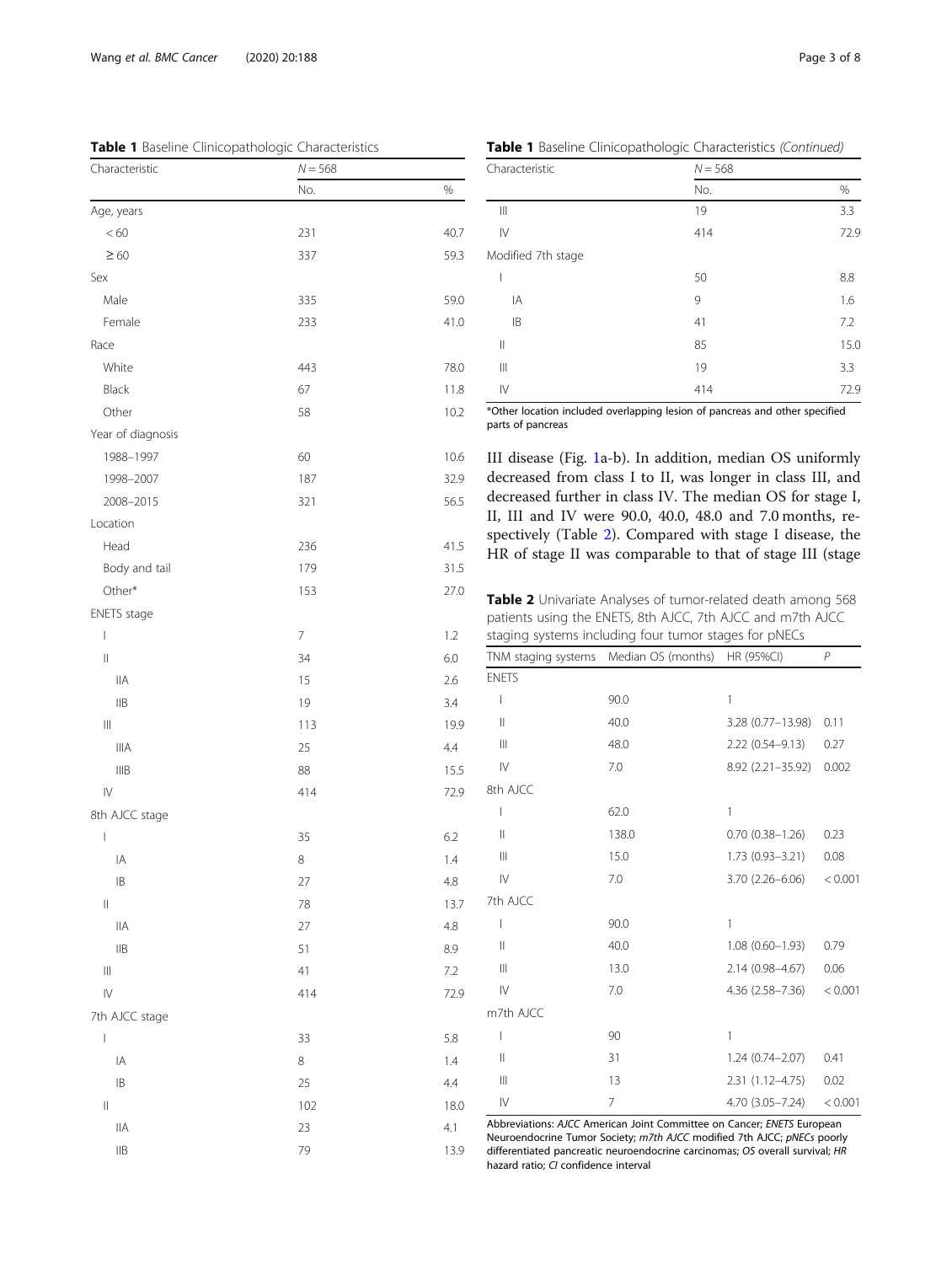<span id="page-3-0"></span>

II and III HRs, 3.27 and 2.23, respectively) by multivariable analyses (Table [3](#page-4-0)).

## The 8th AJCC staging classification and survival

It is notable that overlap existed between the 8th AJCC classification of stage I and II disease (Fig. 1c-d). The median OS, in more detail, for stage I, II, III and IV were 62, 138, 15.0 and 7.0 months, respectively (Table [2\)](#page-2-0). No statistical significance was observed for HR between stage I and stage II disease by multivariable analyses (stage I served as the reference; stage II HR, 0.74;  $P =$ 0.32; Table [3\)](#page-4-0).

## The 7th AJCC staging classification and survival

For the 7th AJCC staging system, the median OS uniformly decreased from class I to IV (Table [2](#page-2-0)), although overlap was also noticed for the 7th AJCC classification of stage I and II disease (Fig. [2](#page-5-0)a-b). Furthermore, the median OS of the patients with the same tumor stage varied widely between the different substages. Within stage II of the current AJCC staging system, the median OS for T3N0M0 and T1-3N1M0 were 20.0 and 78.0 months, respectively. The death risk of the patients increased from stage I to IV by multivariable analyses (stage I served as the reference; stage II HR of death = 1.08, 95% CI = 0.60 to 1.94,  $P = 0.80$ ; stage III HR of death = 2.06, 95% CI = 0.94 to 4.52,  $P = 0.07$ ; stage IV HR

of death = 4.62, 95% CI = 2.73 to 7.83,  $P < 0.001$ ; Table [3\)](#page-4-0).

# Comparison of survival outcomes based on the current and modified 7th AJCC staging systems

Considering the shortcomings of the AJCC and ENETS systems cited previously, a m7th AJCC staging classification was proposed by maintaining the T and M definitions of the 7th AJCC staging system and adopting a new staging definition system. Stage IV is the same across all systems defined as disease with distant metastasis. The proportion of patients with stage I disease using the m7th AJCC staging system was higher than that of the 7th AJCC system (8.8% vs 5.8%; Table [1](#page-2-0)). Better separation of survival curves was found among stages for the m7th AJCC classification (Fig. [2c](#page-5-0)-d). There was the expected worsening in survival as tumor stage increased (Table [2](#page-2-0)). In addition, an increase in HRs was observed in the m7th AJCC staging classification by multivariable analyses, although statistically significant difference was not observed between stages I and II (compared with stage I disease; HR for stage II =  $1.23$ , 95% CI = 0.73–2.06, P = 0.44; HR for stage III =2.20, 95% CI = 1.06–4.56,  $P = 0.03$ ; HR for stage IV = 4.95, 95% CI = 3.20–7.65,  $P < 0.001$ ; Table [3\)](#page-4-0).

Two types of C-indices of different staging systems for pNECs were presented in.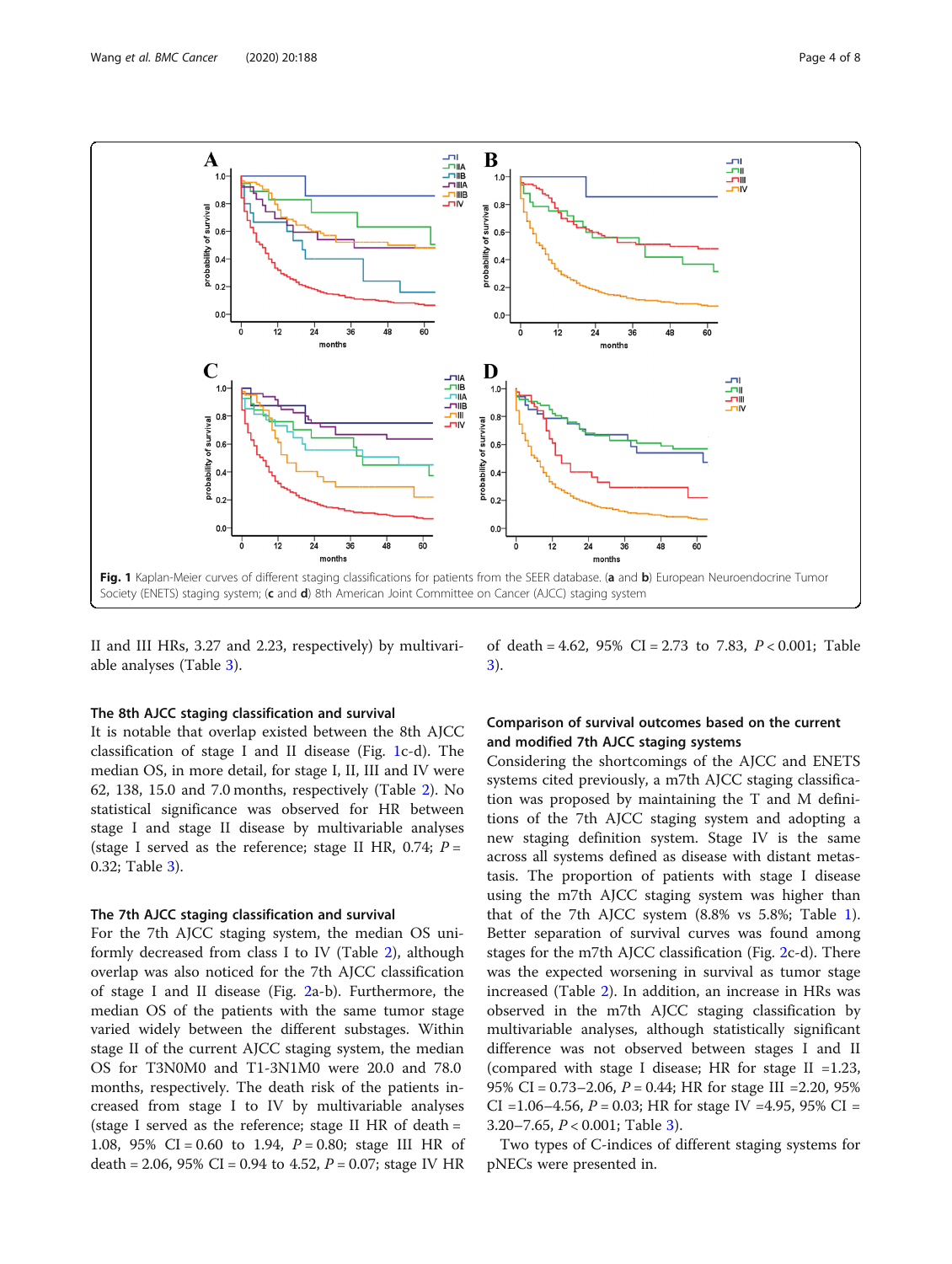| Characteristic                                                                                                                                                                                                                                                                                                                                                                                                                                                                                          | <b>ENETS</b>        |         | 8th AJCC            |         | 7th AJCC               |         | m7th AJCC              |              |
|---------------------------------------------------------------------------------------------------------------------------------------------------------------------------------------------------------------------------------------------------------------------------------------------------------------------------------------------------------------------------------------------------------------------------------------------------------------------------------------------------------|---------------------|---------|---------------------|---------|------------------------|---------|------------------------|--------------|
|                                                                                                                                                                                                                                                                                                                                                                                                                                                                                                         | HR (95% CI)         | P       | HR (95% CI)         | $\,P$   | HR (95% CI)            |         | HR (95% CI)            | $\mathcal P$ |
| Age, years                                                                                                                                                                                                                                                                                                                                                                                                                                                                                              |                     |         |                     |         |                        |         |                        |              |
| < 60                                                                                                                                                                                                                                                                                                                                                                                                                                                                                                    |                     |         |                     |         |                        |         |                        |              |
| $\geq 60$                                                                                                                                                                                                                                                                                                                                                                                                                                                                                               | $1.63(1.33 - 2.00)$ | < 0.001 | $1.64(1.34 - 2.01)$ | < 0.001 | $1.66(1.35 - 2.03)$    | < 0.001 | $1.66(1.35 - 2.03)$    | < 0.001      |
| Sex                                                                                                                                                                                                                                                                                                                                                                                                                                                                                                     |                     |         |                     |         |                        |         |                        |              |
| Female                                                                                                                                                                                                                                                                                                                                                                                                                                                                                                  |                     |         |                     |         |                        |         |                        |              |
| Male                                                                                                                                                                                                                                                                                                                                                                                                                                                                                                    | $1.16(0.95 - 1.41)$ | 0.15    | $1.16(0.95 - 1.41)$ | 0.15    | $1.14(0.94 - 1.40)$    | 0.18    | $1.14(0.94 - 1.40)$    | 0.18         |
| Race                                                                                                                                                                                                                                                                                                                                                                                                                                                                                                    |                     |         |                     |         |                        |         |                        |              |
| Black                                                                                                                                                                                                                                                                                                                                                                                                                                                                                                   |                     |         |                     |         |                        |         |                        |              |
| White                                                                                                                                                                                                                                                                                                                                                                                                                                                                                                   | $0.65(0.48 - 0.88)$ | 0.01    | $0.66(0.49 - 0.90)$ | 0.01    | $0.67(0.50 - 0.91)$    | 0.01    | $0.67(0.50 - 0.91)$    | 0.01         |
| Other                                                                                                                                                                                                                                                                                                                                                                                                                                                                                                   | $0.65(0.43 - 0.99)$ | 0.04    | $0.68(0.45 - 1.04)$ | 0.07    | $0.68$ $(0.45 - 1.03)$ | 0.07    | $0.68$ $(0.45 - 1.03)$ | 0.07         |
| Location                                                                                                                                                                                                                                                                                                                                                                                                                                                                                                |                     |         |                     |         |                        |         |                        |              |
| Body and tail                                                                                                                                                                                                                                                                                                                                                                                                                                                                                           | $\mathbf{1}$        |         |                     |         |                        |         |                        |              |
| Head                                                                                                                                                                                                                                                                                                                                                                                                                                                                                                    | $1.63(1.29 - 2.08)$ | < 0.001 | $1.61(1.27 - 2.05)$ | < 0.001 | $1.60(1.26 - 2.03)$    | < 0.001 | $1.60(1.26 - 2.04)$    | < 0.001      |
| Others                                                                                                                                                                                                                                                                                                                                                                                                                                                                                                  | $1.67(1.29 - 2.15)$ | < 0.001 | $1.68(1.30 - 2.17)$ | < 0.001 | $1.67(1.21 - 2.15)$    | < 0.001 | $1.67(1.29 - 2.16)$    | < 0.001      |
| Stage                                                                                                                                                                                                                                                                                                                                                                                                                                                                                                   |                     |         |                     |         |                        |         |                        |              |
|                                                                                                                                                                                                                                                                                                                                                                                                                                                                                                         |                     |         |                     |         |                        |         |                        |              |
| $\label{eq:1} \prod_{i=1}^n \alpha_i \left  \frac{1}{n} \right  \alpha_i \left  \frac{1}{n} \right  \alpha_i \left  \frac{1}{n} \right  \alpha_i \left  \frac{1}{n} \right  \alpha_i \left  \frac{1}{n} \right  \alpha_i \left  \frac{1}{n} \right  \alpha_i \left  \frac{1}{n} \right  \alpha_i \left  \frac{1}{n} \right  \alpha_i \left  \frac{1}{n} \right  \alpha_i \left  \frac{1}{n} \right  \alpha_i \left  \frac{1}{n} \right  \alpha_i \left  \frac{1}{n} \right  \alpha_i \left  \frac{1}{n$ | 3.27 (0.77-14.02)   | 0.11    | $0.74(0.41 - 1.34)$ | 0.32    | $1.08(0.60 - 1.94)$    | 0.80    | $1.23(0.73 - 2.06)$    | 0.44         |
| $\  \ $                                                                                                                                                                                                                                                                                                                                                                                                                                                                                                 | $2.23(0.54 - 9.18)$ | 0.27    | $1.81(0.97 - 3.38)$ | 0.06    | 2.06 (0.94-4.52)       | 0.07    | 2.20 (1.06-4.56)       | 0.03         |
| $\mathsf{IV}$                                                                                                                                                                                                                                                                                                                                                                                                                                                                                           | 9.59 (2.38-38.71)   | 0.002   | 4.14 (2.52-6.79)    | < 0.001 | 4.62 (2.73-7.83)       | < 0.001 | 4.95 (3.20-7.65)       | < 0.001      |

<span id="page-4-0"></span>Table 3 Multivariate Analyses of Prognostic Factors of tumor-related death among 568 patients using the ENETS, 8th AJCC, 7th AJCC and m7th AJCC staging systems including four tumor stages for pNECs

Abbreviations: AJCC American Joint Committee on Cancer; ENETS European Neuroendocrine Tumor Society; m7th AJCC modified 7th AJCC; pNECs poorly differentiated pancreatic neuroendocrine carcinomas; HR hazard ratio; CI confidence interval

Table [4](#page-5-0). One was for local disease only, and the other was for the entire cohort. The respective C- indices using the 7th and m7th staging systems for patients with local disease (stages I–III) were 0.57 (95% CI 0.51–0.63) and 0.59 (95% CI 0.53–0.66), respectively. Also, for the entire cohort, the C- indices based on the 7th staging system (0.626, 95% CI 0.599–0.653), and the m7th staging system (0.627, 95% CI 0.600–0.654) were similar.

# **Discussion**

Currently, there was no widely acceptable staging system for pNECs, and this was the first consolidation of a databased process for the revision of the staging classification on pNECs. We tested three TNM staging systems to determine which was superior in terms of performance when a large series of pNECs were used.

Our data demonstrated that the 7th AJCC staging classification has better distribution of pNECs with different stages compared with the ENETS and 8th AJCC staging systems. We observed an increase in HRs by multivariable analyses and decreased median survival time from class I to IV across the 7th AJCC staging system, whereas this trend was not observed for the ENETS and 8th AJCC staging systems. However, the median OS of the patients within stage II varied widely among the different substages in the 7th AJCC system, and patients with stage IIB even had a better prognosis than that of stage IIA. The consistency of the outcomes among the substages became unclear, warranting further modifications and validation. In addition, multivariable cox regression analysis indicated that only the T definitions of the 7th AJCC could allocate patients in four risk groups for the local patients that death risk uniformly progressed from T1 to T4(T1 served as the reference; T2 HR =2.02, 95% CI = 0.58–7.02; T3  $HR = 2.27, 95\% \text{ CI} = 0.66 - 7.84; T4 = 4.16, 95\% \text{ CI} = 1.11 -$ 15.52), whereas the trend was not found for the ENETS (T1 served as the reference; T2 HR =  $3.04$ ,  $95\%$  CI =  $0.67-$ 13.89; T3 HR = 4.18, 95% CI = 0.95–18.41; T4 HR = 3.86, 95% CI =  $0.88-16.94$ ) and 8th AJCC staging systems(T1 served as the reference; T2 HR = 1.91, 95% CI = 0.72–5.05; T3 = 1.31, 95% CI = 0.48–3.57; T4 = 3.57, 95% CI = 0.89– 14.28)(Supplementary Table [2\)](#page-6-0), supporting the adoption of the T definitions of the 7th AJCC in our modified staging system. Moreover, we observed that lymph node status alone was not a significant predictor of survival in univariate and multivariate analysis (Supplementary Table [3;](#page-6-0) Supplementary Table [4](#page-6-0)). As with our findings, some studies have already demonstrated the predictive value of lymph nodal status for pNENs was limited and that the nodal stage showed no distinguished differences on the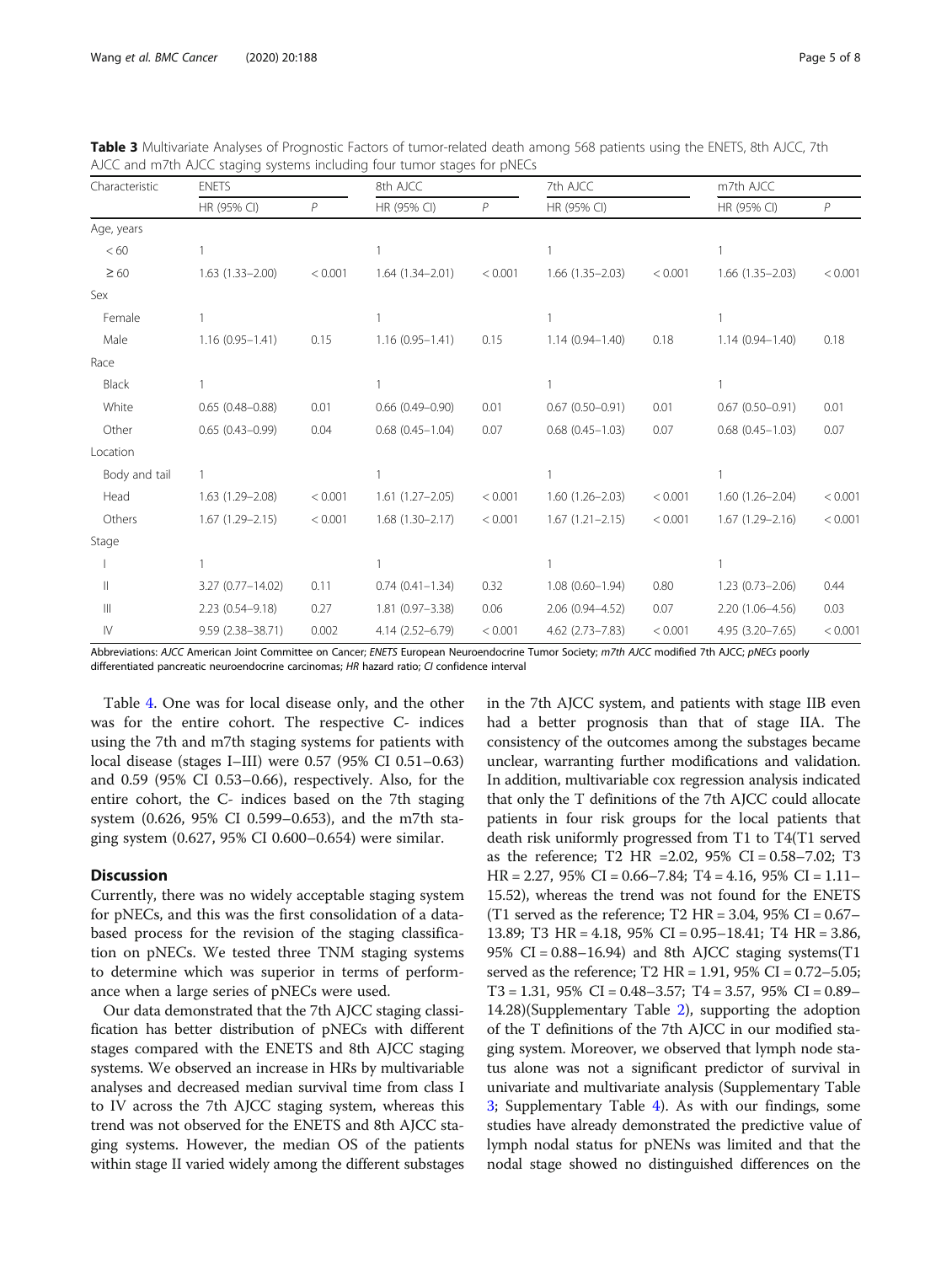<span id="page-5-0"></span>

estimated cumulative survival probability [\[26](#page-7-0)–[29](#page-7-0)]. However, given that there still existed some patients without lymph node dissection or with insufficient lymph node dissection, lymph node staging was sometimes hard to perform, and deserved to be confirmed in a relatively large sample size.

Therefore, we proposed an adjustment to the 7th AJCC staging classification by maintaining the T and M definitions but adopting a new staging definition system. The proportion of patients with stage I disease using the m7th AJCC staging system was higher than that of the 7th AJCC system (8.8% vs 5.8%). The death rates uniformly progressed from class I to IV, although there was no significant difference between stage I and stage II. Moreover, the discrimination ability for tumor-related death measured by the Harrell C statistics was slightly

| Table 4 C-indices of Different Staging Systems for pNECs |  |  |
|----------------------------------------------------------|--|--|
|----------------------------------------------------------|--|--|

| Staging System | Local, $n = 154$       |
|----------------|------------------------|
| 7th AJCC       | $0.58(0.51 - 0.63)$    |
| $m$ 7th AICC   | $0.59(0.53 - 0.66)$    |
| Staging System | All, $n = 568$         |
| 7th AJCC       | $0.626(0.599 - 0.653)$ |
| $m$ 7th AICC   | $0.627(0.600 - 0.654)$ |
|                |                        |

Values in parentheses are 95% confidence intervals. Abbreviations: pNECs poorly differentiated pancreatic neuroendocrine carcinomas; AJCC American Joint Committee on Cancer; m7th AJCC modified 7th AJCC

better for the m7th AJCC staging system relative to the 7th AJCC staging classification. Consequently, these findings suggested that the m7th AJCC staging classification was more suitable for pNECs and easier to use, and thus it should be further investigated.

The creation of new staging system based on modification of the 7th AJCC staging classification will help the stratification for patients with pNECs in the future. However, there remain uncovered situations. Although only the T definition of the 7th AJCC can allocate patients into four risk groups for the local patients without significant differences, the T staging for pNECs was challenged due to impractical and insufficient prognostic correlations for pancreatic ductal adenocarcinoma. Consequently, the definition of T needs to be further optimized according to the biological behavior of pNECs, such as the appropriate cutoff for tumor size. Even so, traditional predictors of outcome being tumor size, extent of tumor and presence of distant metastasis have not been accurate to describe the biology of pNECs. There may be more predictive of survival compared to tumor size, extension of tumor and metastatic status. Up to now, the predictors regarding the pNECs are limited. Besides the tumor stage, multivariate analyses showed that age, race and location of tumor were significantly associated with OS in our study (Supplementary Table [3;](#page-6-0) Supplementary Table [4](#page-6-0)). Also, there is no high-quality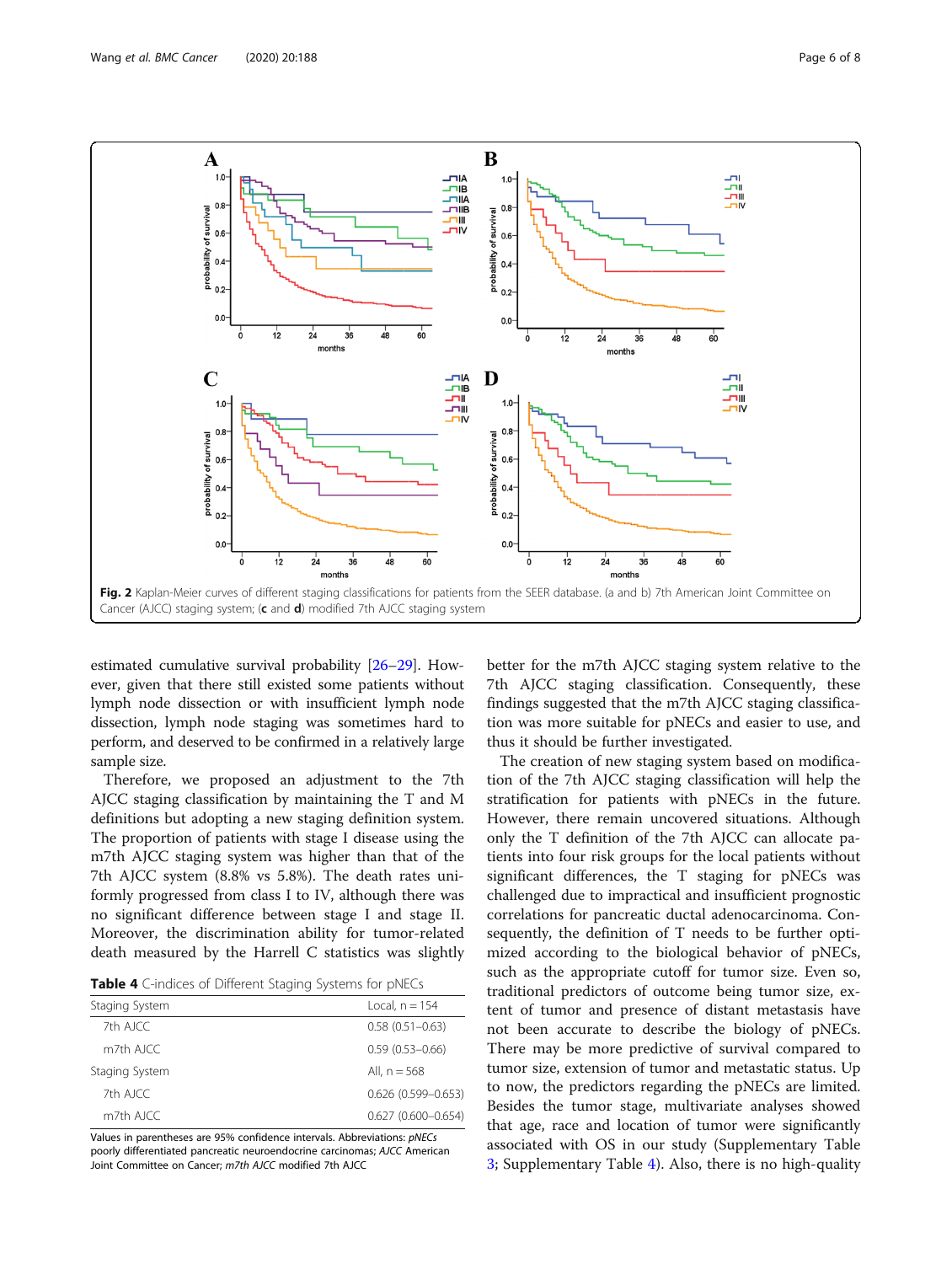<span id="page-6-0"></span>prognostic risk assessment model for the patients with pNECs. Further efforts are necessary to focus on developing a risk assessment model, which can be offered to clinicians to assess patient prognosis, enhance patient stratification and strengthen the prognosis-based decision making.

We acknowledge several limitations. First, the study was limited by its volume of the data, which may explain the lack of significant differences between stage I and stage II using the m7th AJCC staging system. Second, since this was an opportunistic use of existing data sets, some prognostic factors reported in other studies were not considered to be adjusted for multivariate analysis because of the nonavailability of this information from SEER database, such as Ki67 staining of cancer cells and treatment-related variables. Last, although the SEER database keeps highly accurate records, incorrect coding or erroneous data are also possible. And our study was also limited by its retrospective nature, additional prospective validation will be required to evaluate the modified staging system.

# Conclusions

In conclusion, the present study indicated that the 7th AJCC staging classification was superior in performance relative to the ENETS and 8th AJCC staging systems for pNECs. The 7th AJCC staging system still has room for improvement. A modified staging system is proposed by maintaining the T and M definitions of the 7th AJCC staging system. However, the modified staging system is more accurate and reliable in predicting the prognosis of pNECs. We accept that the study still has some limitations that can only be addressed by the next phase of our work, but, for now, we also believe this new staging system will be a fast and accurate prognostic assessment tool for pNECs to risk-stratify patients and guide treatment.

#### Supplementary information

Supplementary information accompanies this paper at [https://doi.org/10.](https://doi.org/10.1186/s12885-020-6634-9) [1186/s12885-020-6634-9.](https://doi.org/10.1186/s12885-020-6634-9)

Additional file 1 Table S1. The AJCC Staging Definitions, the ENETS Staging Definitions, and the Modified 7th AJCC Staging Definitions Staging Definitions for pNECs Table S2. Multivariate Analyses of other predictors of tumor-related death among the local patients ( $N = 154$ ) using the definitions of the ENETS, 8th AJCC, 7th AJCC staging systems for pNECs Table S3. Univariate Analyses of other predictors of tumorrelated death among 568 patients using the definitions of the ENETS, 8th AJCC, 7th AJCC staging systems for pNECs Table S4. Multivariate Analyses of other predictors of tumor-related death among 568 patients using the definitions of the ENETS, 8th AJCC, 7th AJCC staging systems for pNECs.

#### Abbreviations

7th: 7th edition; 8th: 8th edition; AJCC: American Joint Committee on Cancer; CI: Confidence interval; C-Index: concordance index; CS: Collaborative stage; ENETS: European Neuroendocrine Tumor Society; EOD: Extent of disease; HR: Hazard ratio; M7th: Modified 7th; OS: Overall survival; PNECs: Pancreatic neuroendocrine carcinomas; PNENs: Neuroendocrine neoplasms of the pancreas; PNETs: Pancreatic neuroendocrine tumors; SEER: Surveillance, Epidemiology, and End Results; TNM: Tumor–node– metastasis

# Acknowledgments

Not Applicable.

#### Authors' contributions

H W: conception and design of the work; acquisition, analysis and interpretation of data; statistical analysis or software; writing–original draft; writing–review and editing; approved the submitted version; agreed both to be personally accountable for the author's own contributions and to ensure that questions related to the accuracy or integrity of any part of the work; read and approved the manuscript, and ensure that this is the caseZ L: conception and design of the work; acquisition, analysis and interpretation of data; statistical analysis or software; writing–original draft; writing–review and editing; approved the submitted version; agreed both to be personally accountable for the author's own contributions and to ensure that questions related to the accuracy or integrity of any part of the work; read and approved the manuscript, and ensure that this is the case. G L: conception and design of the work; writing–review and editing; approved the submitted version; agreed both to be personally accountable for the author's own contributions and to ensure that questions related to the accuracy or integrity of any part of the work; read and approved the manuscript, and ensure that this is the case. D Z: statistical analysis or software; writing– original draft; writing–review and editing; approved the submitted version; agreed both to be personally accountable for the author's own contributions and to ensure that questions related to the accuracy or integrity of any part of the work; read and approved the manuscript, and ensure that this is the case. D Y: acquisition, analysis and interpretation of data; statistical analysis or software; writing–review and editing; approved the submitted version; agreed both to be personally accountable for the author's own contributions and to ensure that questions related to the accuracy or integrity of any part of the work; read and approved the manuscript, and ensure that this is the case. Q L: statistical analysis or software; approved the submitted version; agreed both to be personally accountable for the author's own contributions and to ensure that questions related to the accuracy or integrity of any part of the work; read and approved the manuscript, and ensure that this is the case. J W: Investigation, methodology, or project administration; writing– original draft; and writing–review and editing; read and approved the manuscript, and ensure that this is the case. Y Z: acquisition, analysis and interpretation of data; statistical analysis or software; writing–original draft; approved the submitted version; agreed both to be personally accountable for the author's own contributions and to ensure that questions related to the accuracy or integrity of any part of the work; read and approved the manuscript, and ensure that this is the case. G P: statistical analysis or software; approved the submitted version; agreed both to be personally accountable for the author's own contributions and to ensure that questions related to the accuracy or integrity of any part of the work; read and approved the manuscript, and ensure that this is the case. T Z: conception and design of the work; acquisition, analysis and interpretation of data; statistical analysis or software; writing–original draft; writing–review and editing; approved the submitted version; agreed both to be personally accountable for the author's own contributions and to ensure that questions related to the accuracy or integrity of any part of the work; read and approved the manuscript, and ensure that this is the case. All authors read and approved the final manuscript.

#### Funding

Research grant support was provided by the National Natural Science Foundation of China (NSFC Project Nos. 81874061), Hubei Provincial Natural Science Foundation Guiding Project (2018CFC846), Hubei Provincial Natural Science Foundation Guiding Project (2018CFC846) and The 7th Wuhan Young and Middle-aged Backbone Talent of Medical Training Project 2019 (2019 No. 87). They played an important role in the study design, collection, analysis, and interpretation of data and manuscript writing.